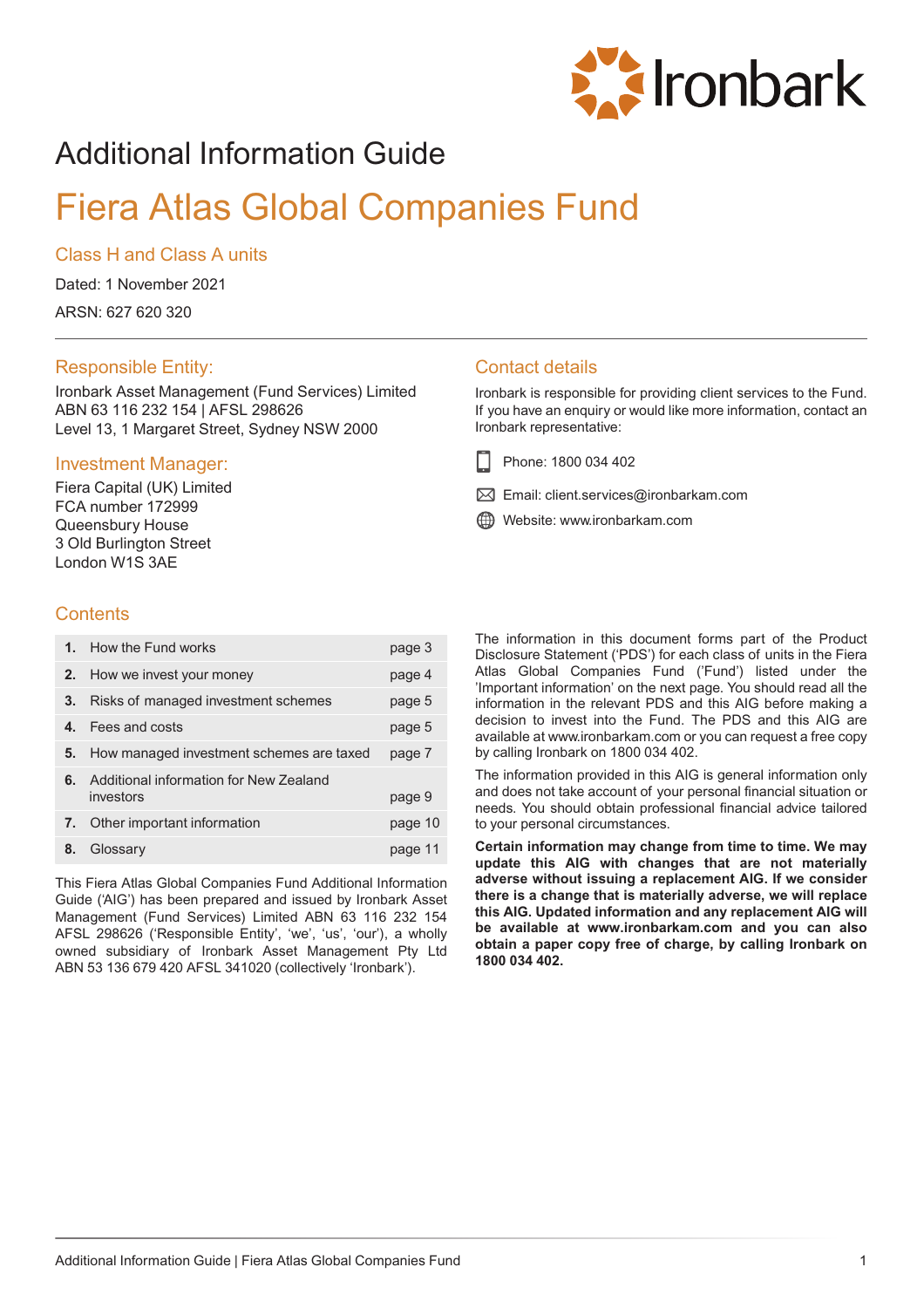### **Important information**

This AIG provides additional information that forms part of the relevant PDS for each class of units in the Fund, listed below.

|                                             | <b>ARSN</b> | <b>APIR</b> | <b>Issue date</b>                     |
|---------------------------------------------|-------------|-------------|---------------------------------------|
| Fiera Atlas Global Companies Fund - Class H |             |             | 627 620 320 AMP8506AU 1 November 2021 |
| Fiera Atlas Global Companies Fund - Class A |             |             | 627 620 320 AMP7497AU 1 November 2021 |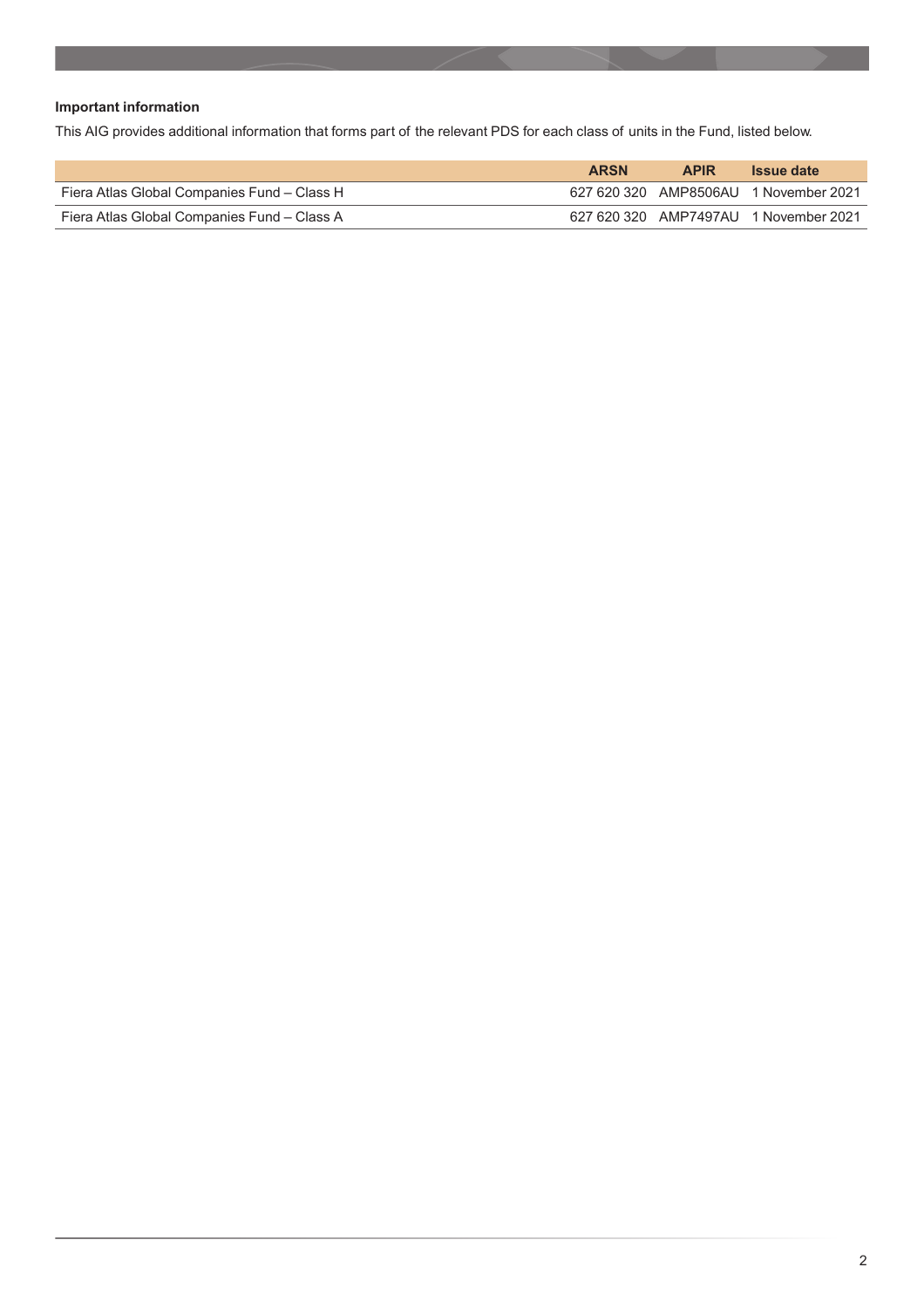## <span id="page-2-0"></span>How the Fund works

#### **Applications**

We will only start processing an application if:

- we consider that you have correctly completed the Application Form;
- it has been correctly sent by you and received by the Unit Registry;
- you have provided the relevant identification documents; and
- application money (in cleared funds) stated in your Application Form has been received. The time it takes for application money to clear varies depending on how you transfer the money and your bank (it may take up to four Business Days).

We reserve the right to accept or reject applications in whole or in part at our discretion and delay the processing of applications where we believe it to be in the best interest of all the Fund's investors.

Any interest earned on application money for the Fund will not be credited in favour of the applicant and will be retained by the Responsible Entity.

#### **Distributions**

An investor's share of any distributable income is calculated in accordance with the Constitution and is generally based on the number of units held by the investor at the end of the distribution period and the distributable income.

In some circumstances, such as where an investor makes a large withdrawal request or application request, Ironbark may determine that a special distribution be calculated and distributed earlier than usual, for example:

- in the event of an application, to prevent dilution of distributable income to the existing investors; and
- in the event of a withdrawal, to ensure the redeeming investor receives their share of distributable income so the remaining investors are not left to bear the redeeming investor's portion of taxable income.

There may also be a special attribution of taxable components to redeeming investors under the Attribution Managed Investment Trust ('AMIT') regime. Refer to the 'How managed investment schemes are taxed' section in this AIG for further details on AMIT.

#### **Withdrawals**

When you are withdrawing, you should take note of the following:

- in some instances we are not responsible or liable if you do not receive, or are late in receiving, any withdrawal money that is paid according to your instructions;
- we may contact you to check your details before processing your withdrawal request. This may cause a delay in finalising payment of your withdrawal money. No interest is payable for any delay in finalising payment of your withdrawal money;
- if we cannot satisfactorily identify you as the withdrawing investor, we may refuse or reject your withdrawal request or payment of your withdrawal proceeds will be delayed. We are not responsible for any loss you consequently suffer;
- the Withdrawal Price will vary as the market value of assets in the Fund rises or falls;
- we reserve the right to fully withdraw your investment upon 30 days' notice if, as a result of processing your withdrawal request, your investment balance falls below the minimum initial investment amount of the class of units in the Fund. The payment of fees to your financial adviser is not regarded as a withdrawal request for these purposes;
- as an investor who is withdrawing, you agree that any payment made according to instructions received by post, courier or fax shall be at the complete satisfaction of our obligations, despite any fact or circumstances such as the payment being made without your knowledge or authority; and
- you agree that if the payment is made according to these terms, you and any person claiming through or under you, shall have no claim against us about the payment.

#### **Withdrawal restrictions**

Ironbark may deny a withdrawal request for any reason. We may, for example deny a withdrawal request where accepting the request would cause the Fund to cease to be liquid or where the Fund is not liquid (as defined in the Corporations Act). When the Fund is not liquid, an investor can only withdraw when Ironbark makes a withdrawal offer to investors in accordance with the Corporations Act. Ironbark is not obliged to make such offers.

A Fund will be liquid if it has liquid assets (generally cash and marketable securities) which account for at least 80% of its value. If Ironbark is unable to liquidate funds to meet withdrawal payments, it may suspend the calculation of the NAV for withdrawal purposes and withhold withdrawal proceeds.

#### **Transferring units**

You may transfer units in the Fund to another person. To do this contact Ironbark for instructions on how to complete the transfer, additionally you will need to send:

- a signed and completed, and where relevant, stamped Australian standard transfer form that you can download from www.ironbarkam.com; and
- a completed Application Form from this PDS for the Fund current at the time, completed by the person to whom the units are being transferred as a new applicant to the Fund.

We reserve the right to decline certain transfer requests at our discretion.

A transfer involves a disposal of units and may have tax implications. We recommend that you obtain tax and legal advice (as necessary) before requesting a transfer.

#### **Authorised signatory**

You can appoint a person, partnership or company as your authorised signatory. To do so, please nominate them on the initial Application Form and have them sign the relevant sections. If a company is appointed, the powers extend to any director and officer of the company. If a partnership is appointed, the powers extend to all partners. Such appointments will only be cancelled or changed once we receive written instructions from you to do so.

Once appointed, your authorised signatory has full access to operate your investment account for and on your behalf. This includes the following:

- making additional investments;
- requesting income distribution instructions to be changed;
- withdrawing all or part of your investment;
- changing bank account details; and
- enquiring and obtaining copies of the status of your investment.

If you do appoint an authorised signatory:

- you are bound by their acts;
- you release, discharge and indemnify us from and against any losses, liabilities, actions, proceedings, account claims and demands arising from instructions received from your authorised representatives; and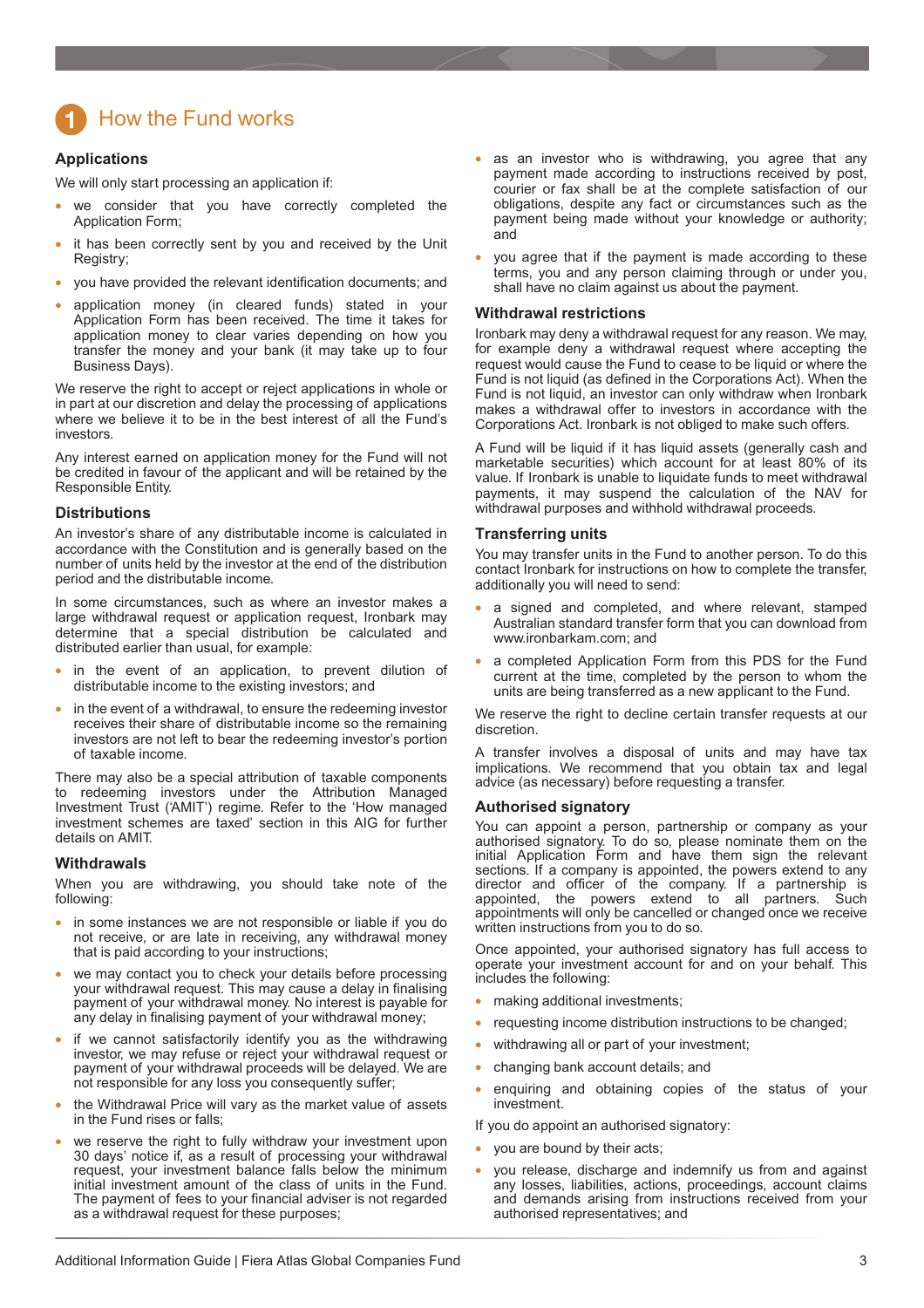<span id="page-3-0"></span>• you agree that any instructions received from your authorised signatory shall be to the complete satisfaction of our obligations, even if the instructions were made without your knowledge or authority.



## How we invest your money

#### **Overview of the Fund**

The Fund seeks to deliver a compound rate of return greater than 10% per annum, after fees and costs, over the long term (typically 5 to 7 years). The Fiera Atlas Global Equity Team expects that the Fund should exhibit lower risk of capital loss than broader global equity markets, over the long term. The Fund invests in what the Investment Manager considers to be 25 to 35 global exceptional companies with strong wealth creation credentials.

#### **Investment Approach**

The investment approach is guided by the Fiera Atlas Global Equity Team's investment philosophy and executed by a disciplined, fundamental research process.

#### **Philosophy and beliefs**

The Fiera Atlas Global Equity Team believes the probability of strong long term, risk adjusted returns is increased by portfolios which are aligned to a set of core beliefs and unconstrained by market benchmarks.

The team's investment philosophy is built on identifying three key wealth creation credentials in companies:

- Competitive advantage the ability of a company to generate persistent profitability through factors such as pricing power, network effects, brand or innovation,
- Capital allocation a company's skill at reinvesting those profits wisely - either to reinforce their competitive advantage, increase value creating growth opportunities or return capital back to shareholders, and
- Runways for growth -the support of enduring and structural growth drivers, which increases the rate at which profits are compounded.

#### **Finding 'exceptional' companies**

The Fiera Atlas Global Equity Team defines an 'exceptional' company as one that can be relied on to preserve and grow its cash flows, in most market and operating environments. Benefiting from high or improving economic returns, exceptional companies typically display better than average operating metrics and are less reliant on outside capital (or leverage) to generate healthy cash returns and reinvest for future growth. For every company the team invests in, they dismiss many seemingly high-quality companies. The investment team utilises financial screens and industry reviews as productivity tools to refine the list of possible candidates, but believes it is only significant due diligence and discipline that enables them to truly uncover what they consider to be exceptional companies. The investment team actively seeks to avoid companies in uncertain, economically sensitive and highly volatile sectors.

#### **Collaborative team-based culture**

The Fiera Atlas Global Equity Team operates within a collaborative, team-based culture, underpinned by a shared investment philosophy. Their common mindset around the benefits of long-term investing drives their research process and informs the ongoing management of the portfolio. The team takes joint responsibility for due diligence, which includes multiple interviews with company management and a range of

industry experts (including customers, competitors, and suppliers). The investment team deploys a significant amount of experience and resources behind each stock decision and only act where their insights lead to a different assessment of value from the market. This approach ensures constructive challenges from multiple perspectives, while reducing the likelihood of individual biases impacting their decision-making process.

#### **Portfolio and risk management**

The Fiera Atlas Global Equity Team thinks of risk in terms of the likelihood of failing to deliver the Fund's long-term return and capital resilience objectives. They do not measure investment risk as the deviation of returns from the broad global equity market benchmark. Indeed, the Fund's returns may be meaningfully different to the market index. This viewpoint enables the team to look through short term share price volatility or the composition of market benchmarks and focus solely on the delivery of a globally diversified portfolio of companies with superior long-term fundamentals.

The Fiera Atlas Global Equity Team manages risk by:

- identifying companies that they believe have strong and resilient underlying drivers of wealth creation, and
- allocating capital to these companies to produce a portfolio whose sources of revenue are diversified by geography, business model and end market.

#### **Fund Profile**

#### **Currency management**

The Fund's international investments are unhedged back to Australian dollars.

#### **Borrowing**

The Fund may not exceed 10% of its net asset value but may borrow to meet its short-term liquidity needs.

#### **Gearing**

The Fiera Atlas Global Equity Team does not intend to gear the Fund. However, securities in which the Fund invests may be geared through the use of derivatives or borrowing. The Fund will be managed such that its risk characteristics are consistent with its investment objectives.

#### **Derivatives**

The Fund may use derivatives such as futures, forwards, options or swaps with the aim of:

- increasing or reducing exposure to markets, relative to the underlying physical holdings and subject to the Fund's investment guidelines
- protecting against risks such as unfavourable changes in an investment's price brought about by, for example, changes in interest rates, credit risk, equity prices, currencies or other factors
- enhancing returns by taking advantage of favourable mispricings within a market, as a cost-effective alternative to purchasing physical assets, and
- implementing the investment objectives of the Fund.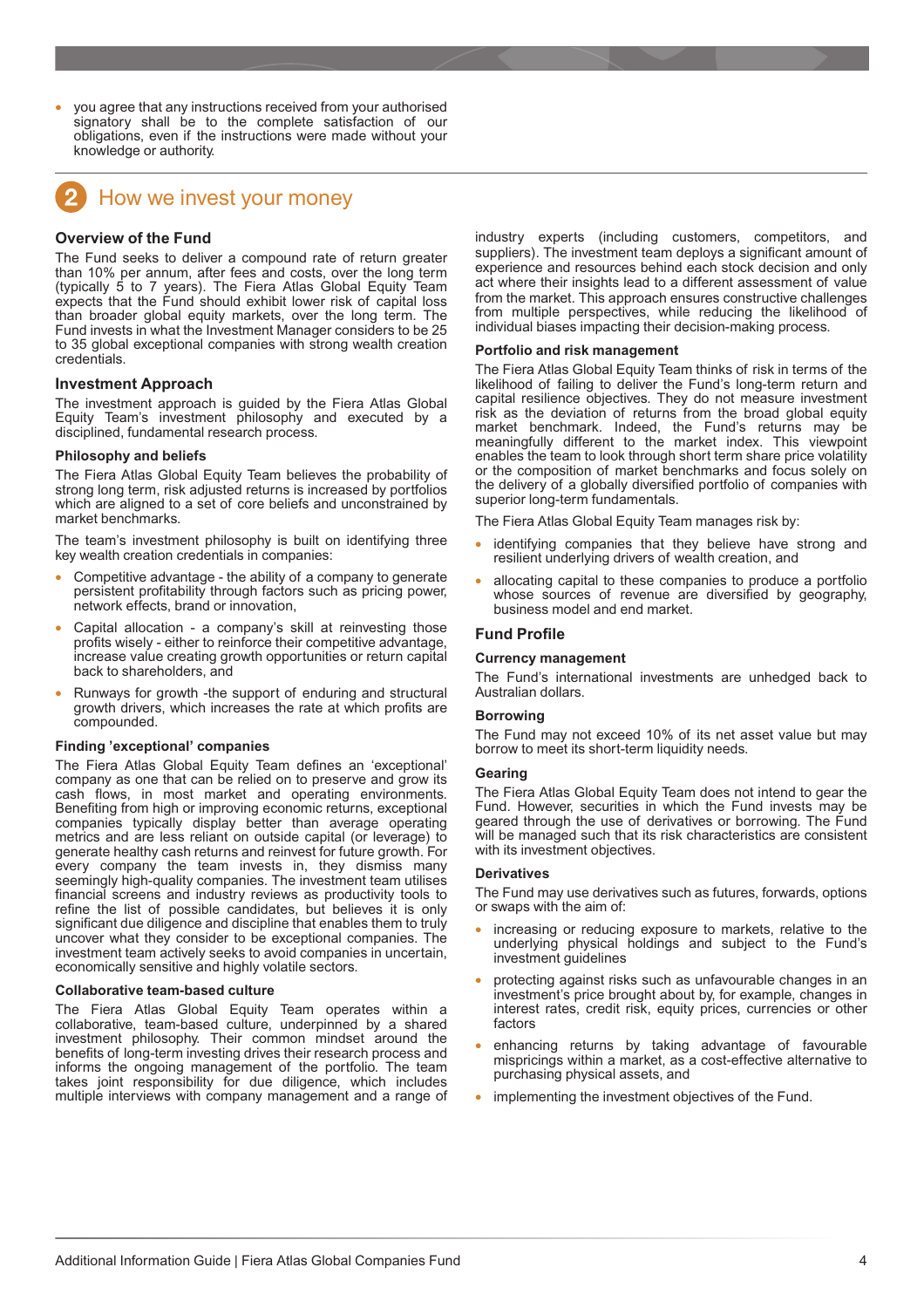## <span id="page-4-0"></span>Risks of managed investment schemes

### **General risks of investing**

Risks associated with investing generally include:

| <b>Distribution risk</b> | It is not guaranteed that distributions from the Fund will be made on a regular basis. Investors should not<br>rely on distributions from the Fund to service other obligations. The level of income distributed to investors<br>can also rise or fall, and the tax status of such income may also change.                                                                                                                                                                                                                                                                                                                                                                                                                                                 |
|--------------------------|------------------------------------------------------------------------------------------------------------------------------------------------------------------------------------------------------------------------------------------------------------------------------------------------------------------------------------------------------------------------------------------------------------------------------------------------------------------------------------------------------------------------------------------------------------------------------------------------------------------------------------------------------------------------------------------------------------------------------------------------------------|
| Force majeure risk       | Circumstances or events beyond our reasonable control may impact the operation, administration, and<br>performance of the Fund. Those include, but are not limited to, industrial disputes, failure of a securities<br>exchange, fires, flood, hurricanes, earthquakes, wars and acts of terrorism, governmental pre-emption in<br>connection with an emergency of state and pandemics.                                                                                                                                                                                                                                                                                                                                                                    |
| <b>Fund risk</b>         | Fund risks include the potential termination of the Fund, change of the fees and expenses (in accordance<br>with the Constitution), change in the Investment Manager or investment professionals of the Investment<br>Manager, or the risk of error in the administration of the Fund. There is also a risk that investing in the<br>Fund may give different results than investing individually because of income or capital gains accrued in<br>the Fund and the consequences of applications and withdrawals by other investors. The Responsible<br>Entity aims to manage fund risk by regularly monitoring the Investment Manager and the investment<br>management process to ensure that the Fund is managed in a way that is in your best interests. |
| <b>Inflation risk</b>    | This is the risk that the prices of goods and services will rise faster than the value of your investment.                                                                                                                                                                                                                                                                                                                                                                                                                                                                                                                                                                                                                                                 |
| Interest rate risk       | Interest rate movements may adversely affect the general business, financial and economic climate<br>worldwide, and hence the value of the assets of the Fund. In addition, to the extent that investors use debt<br>to fund their investment in the Fund, interest rate movements may adversely affect them.                                                                                                                                                                                                                                                                                                                                                                                                                                              |
| Investor objective risk  | This is the risk that your objectives will not be met by your choice of investments.                                                                                                                                                                                                                                                                                                                                                                                                                                                                                                                                                                                                                                                                       |
| <b>Liquidity risk</b>    | The Fund may invest in particular investments that are difficult to purchase or sell, preventing the Fund<br>from closing out its position or rebalancing within a timely period and at a fair price.                                                                                                                                                                                                                                                                                                                                                                                                                                                                                                                                                      |
| <b>Market risk</b>       | There is a risk that the market value of the Fund's assets may fluctuate. This may occur as a result of<br>factors such as economic conditions, government regulations, market sentiment, local and international<br>political events, environmental and technological issues.                                                                                                                                                                                                                                                                                                                                                                                                                                                                             |
| <b>Operational risk</b>  | Disruptions or failure of information technology systems, administrative procedures or operational<br>controls may directly or indirectly impact the operation of the Fund. Where appropriate, processes and<br>controls are in place to reduce the impact of potential operational risks, and these are reviewed and tested<br>on an ongoing basis.                                                                                                                                                                                                                                                                                                                                                                                                       |
| <b>Regulatory risk</b>   | This is the risk that the Fund may be adversely affected by future changes in applicable laws, including tax<br>laws.                                                                                                                                                                                                                                                                                                                                                                                                                                                                                                                                                                                                                                      |

## Fees and costs

#### **Transactional and operational costs**

The Fund may incur transactional and operational costs such as brokerage, settlement and clearing costs as well as stamp duty incurred when buying and selling the Fund's assets. These costs also include the estimated cost of the difference in prices of buying and selling the assets, which is often referred to as the bid-ask spread. Transactional and operational costs are an additional cost to you.

The transactional and operational costs are estimates. Please refer to the following table for the transactional and operational costs associated with each class at the date of the relevant PDS (disclosed inclusive and exclusive of the recovered buy/sell spread).

|                                             | Gross transactional Net transactional For every \$20,000<br>and operational<br>cost(p.a.) | and operational<br>cost(p.a.) | you have invested,<br>you will pay: |
|---------------------------------------------|-------------------------------------------------------------------------------------------|-------------------------------|-------------------------------------|
| Fiera Atlas Global Companies Fund - Class H | 0.2207%                                                                                   | $0.0500\%$                    | \$10                                |
| Fiera Atlas Global Companies Fund - Class A | 0.2320%                                                                                   | $0.0600\%$                    | \$12                                |

#### **Transactional and operational costs: buy/sell spread**

The buy/sell spread reflects the estimated costs incurred in buying or selling assets of the Fund when investors invest in or withdraw from the Fund. This aims to ensure other investors do not bear the transaction costs associated with a particular

investor buying or selling units in the Fund. The buy/sell spread is an additional cost to you but is incorporated into the unit price and incurred when you invest in or withdraw from the Fund and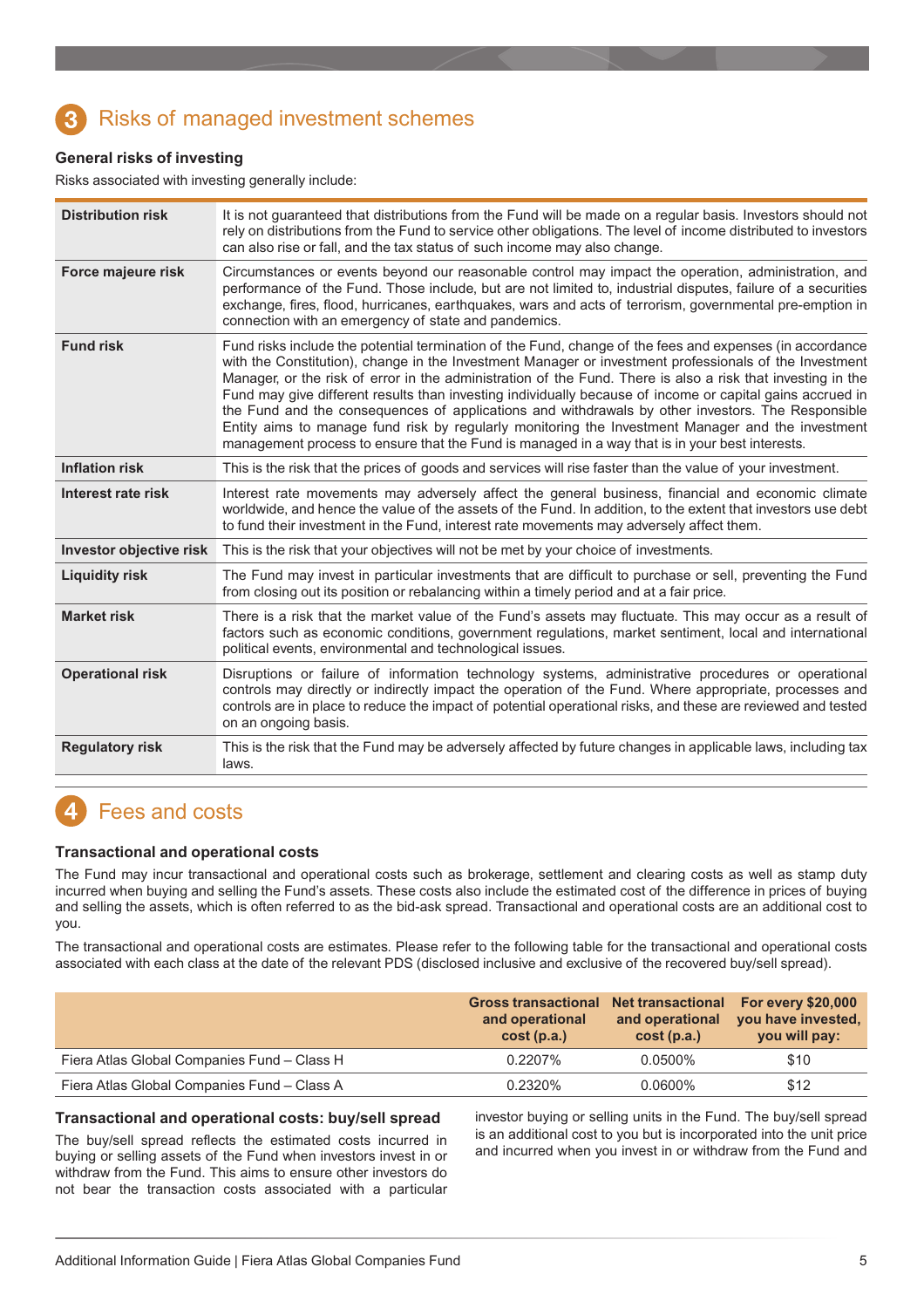is not separately charged to you. The buy/sell spread is paid into the Fund and not paid to the Responsible Entity or Investment Manager. Reinvested distributions do not incur a buy/sell spread.

The buy/sell spread is 0.3000% upon entry (\$60 on an investment of \$20,000) and 0.3000% upon exit (\$60 on an investment of \$20,000), GST is not applicable. We may vary the buy/sell spread from time to time and prior notice will not ordinarily be provided, unless it is materially adverse to investors. Updated information on the buy/sell spread will be posted online at www.ironbarkam.com/au. Reinvested distributions do not incur a buy/sell spread.

#### **Performance fee**

The performance fee is charged by the Responsible Entity as an amount calculated by reference to the performance of the class of units of the Fund, subject to the satisfaction of certain conditions. Performance fees form part of the management costs of the Fund.

The performance fee of 15% (inclusive of Goods and Services Tax (GST) less reduced input tax credits) of the outperformance of the class of units of the Fund over the MSCI All Countries World Net Accumulation Index (AUD) is calculated daily.

The performance fee amount, calculated each day and accrued the following day, may be zero, positive or negative. The sum of all daily performance fee amounts is the accumulated performance fee amount, whereby:

- a positive daily performance fee amount is added to any positive accumulated performance fee amount or applied to reduce any negative accumulated performance fee amount.
- a negative daily performance fee amount is used to reduce any positive accumulated performance fee amount or applied to further increase any negative accumulated performance fee amount.

When the accumulated performance fee amount is positive, this amount is accrued in the Fund's unit price. The Fund will not accrue a performance fee in the unit price when the accumulated performance fee amount is negative.

#### *Performance fee payment conditions*

The Responsible Entity will only be entitled to a performance fee payment at the end of the performance fee period if:

- the annualised total rate of return of the class of units of the Fund net of all fees and costs for the preceding 5 year period is higher than 7%, and
- the accumulated performance fee amount for the relevant performance fee period is positive.

If either of the payment conditions are not met at the end of the performance fee period, the accumulated performance fee amount (positive, recorded as a performance fee accrual, or negative) is carried forward to the next performance fee period.

To allow for the development of a 5-year performance track record, the initial performance fee period for Class A units of the Fund, will be from 1 September 2018 until 31 August 2023.

To allow for the development of a 5-year performance track record, the initial performance fee period for Class H units of the Fund, will be from 1 December 2018 until 30 November 2023.

If applicable, in relation to Class A units, the Fund will record a performance fee accrual in the Class A unit price during the initial performance fee period, however the Responsible Entity will not be entitled to receive a performance fee until 31 August 2023. If applicable, in relation to Class H units, the Fund will record a performance fee accrual in the Class H unit price during

the initial performance fee period, however the Responsible Entity will not be entitled to receive a performance fee until 31 November 2023.

Following the 5-year initial performance fee periods for the Class A units and Class H units ending 31 August 2023 and 31 November 2023 respectively, all subsequent performance fee periods (for both classes) will end on 30 June of each year. The Responsible Entity will be entitled to receive a performance fee at the end of the performance fee period, provided the payment conditions are met. If applicable, the Fund will record a performance fee accrual in the unit price during all subsequent performance fee periods.

Until the date that the assets under management in the class of units have reached \$10 million, the Responsible Entity will not be entitled to receive a performance fee and will not record a performance fee accrual during this period.

#### *Performance fee example*

If you invested \$50,000 in the Fund and the class of units of the Fund outperforms its performance benchmark index by a total of 3% over the performance fee period, the cost to you (which is reflected in the unit price) would be \$225.

This estimate is inclusive of GST less reduced input tax credits and is provided as an example only and is not a forecast. The actual performance fee, which is subject to the payment conditions, may be higher, lower or not payable at all. Furthermore, past performance is not a reliable indicator of future performance.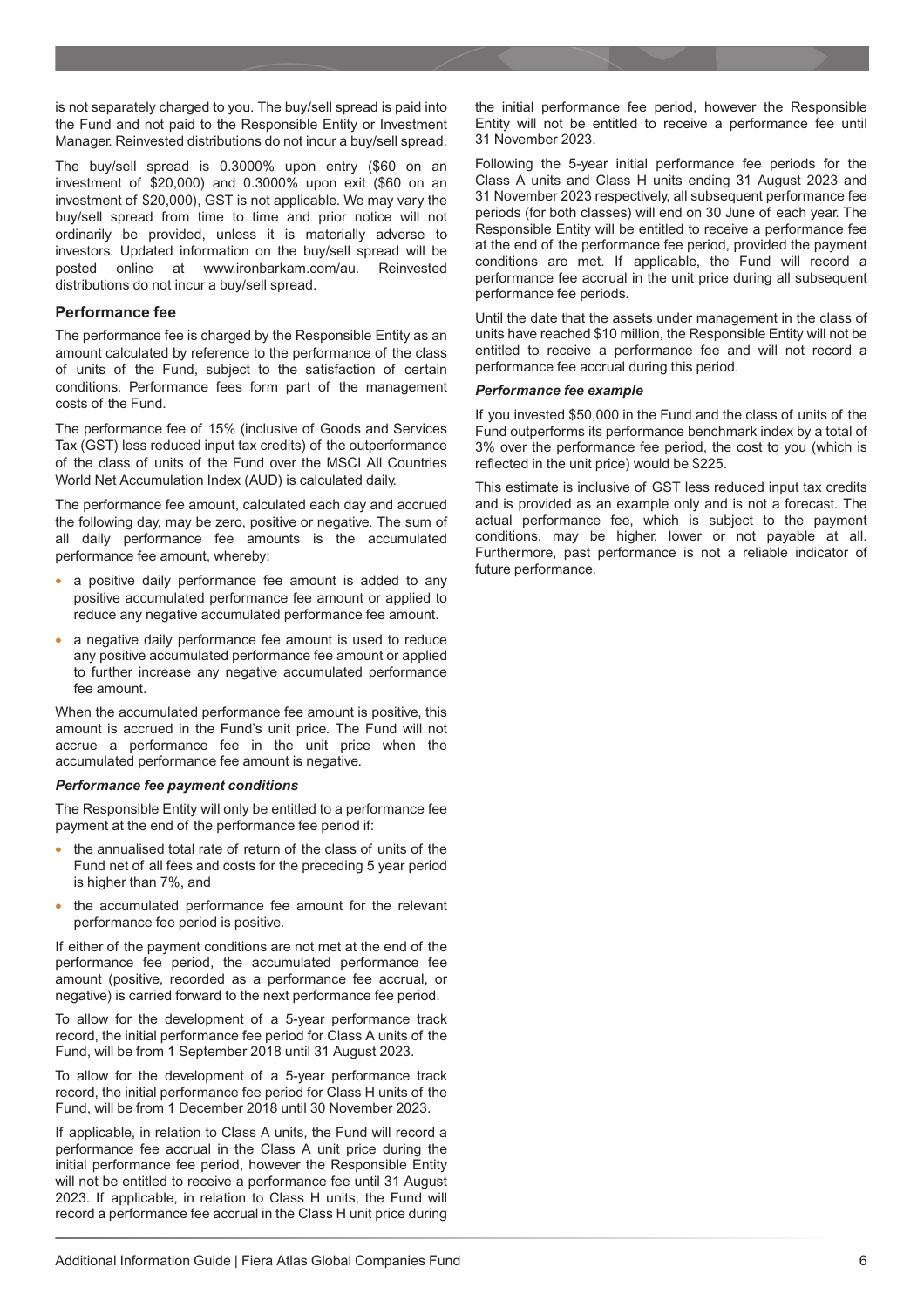#### <span id="page-6-0"></span>**Changes to fees and costs**

We may increase or decrease our fees without investor consent, subject to the following maximum fee amounts specified in the Fund's constitution. We will give direct investors 30 days' notice of any proposed fee increase in accordance with the law.

| <b>Maximum fees allowable under the Constitution</b> | <b>Management Fee</b><br>(p.a. of the<br>gross value<br>of the Fund's<br>assets) | <b>Contribution fee</b><br>(of the<br>application<br>amount) | <b>Withdrawal fee</b><br>of the<br>withdrawal<br>amount) |
|------------------------------------------------------|----------------------------------------------------------------------------------|--------------------------------------------------------------|----------------------------------------------------------|
| Fiera Atlas Global Companies Fund - Class H          | 3%                                                                               | 5%                                                           | 5%                                                       |
| Fiera Atlas Global Companies Fund - Class A          | 3%                                                                               | 5%                                                           | 5%                                                       |

#### **Maximum performance fees**

- Fiera Atlas Global Companies Fund Class H: 20% of the Fund's Class H units performance above the performance benchmark. The current performance fee charged is 15% of the Fund's Class H units performance above its benchmark, subject to the payment conditions.
- Fiera Atlas Global Companies Fund Class A: 20% of the Fund's Class A units performance above the performance benchmark. The current performance fee charged is 15% of the Fund's Class A units performance above its benchmark, subject to the payment conditions.

#### **Bank and government charges**

In addition to the fees set out in this section, standard government fees, duties and bank charges may also apply to investments and withdrawals (including dishonour fees and bank charges) and may be payable by the investor.

#### **Goods and services tax ('GST')**

All fees are shown inclusive of GST net of reduced input tax credit unless otherwise stated.

Further information on GST is available in section 5 of this AIG.

## How managed investment schemes are taxed

#### **Taxation of the Fund**

This sub-section provides general information only on selected Australian income tax matters and is only applicable to Australian resident investors in the Fund that hold their units on capital account. The tax comments in this section do not take into account the specific circumstances of the investor. In particular, they may not be relevant to investors that are subject to special tax rules such as banks, insurance companies, managed investment trusts, tax exempt organisations and dealers in securities.

**Warning:** Ironbark cannot give tax advice in respect of investments in the Fund. Investing in a registered managed investment scheme (such as the Fund) is likely to have tax consequences. Australian tax laws are complex and subject to change. The tax comments below are only in respect of Australian income tax and are based on the current law in Australia as at the date of this PDS. The comments do not take into account any changes in the tax law or future judicial precedents of the law after this time. Investors are strongly advised to seek their own professional tax advice about the applicable Australian tax (including income tax, GST and duty) consequences and, if appropriate, foreign tax consequences which may apply to investors based on their particular circumstances before investing in the Fund.

#### **Taxation of Australian resident investors**

The Fund should be characterised as a resident trust estate for Australian income tax purposes. The Responsible Entity should not be subject to tax on the net (tax) income of the Fund for the relevant year. Rather, the investors in the Fund are generally assessed on their share of the net (tax) income of the Fund for the relevant year.

#### **Distributions**

The whole of the Fund's distributable income (if any) for a particular income year ended 30 June will generally be distributed to investors in respect of the relevant income year. Investors should include their share of the net (tax) income of the Fund in their assessable income in the relevant income year. This share is determined based on the distribution of the different income characters by the Fund to the investors. This is the case even if the Fund does not pay a cash distribution, the distribution is reinvested in additional units in the Fund, the distribution is paid in the next income year, or where the income distributions differ to the net (tax) income of the Fund.

The Responsible Entity has elected for the Fund to be an attribution managed investment trust (AMIT) under the AMIT regime introduced by the Government in 2016. From that time, the basis upon which an investor in the Fund, which has elected to be an AMIT, may be subject to tax may differ to that set out above. Investors will be taxed on an attribution basis (having regard to the amount and character of the net taxable income of the Fund that we "attribute" to an investor), rather than such tax being based strictly on the share of the net income distributed to which an investor is "presently entitled". The attribution will be made on a fair and reasonable basis in accordance with the Constitution.

Through the AMIT regime there should be greater certainty of the taxation position of investors. In particular, it is noted that under the AMIT regime in respect of the Fund:

The net (tax) income of the Fund for an income year will be attributed to investors in the Fund each year, based on their entitlement as defined in the Fund's constitution and this PDS.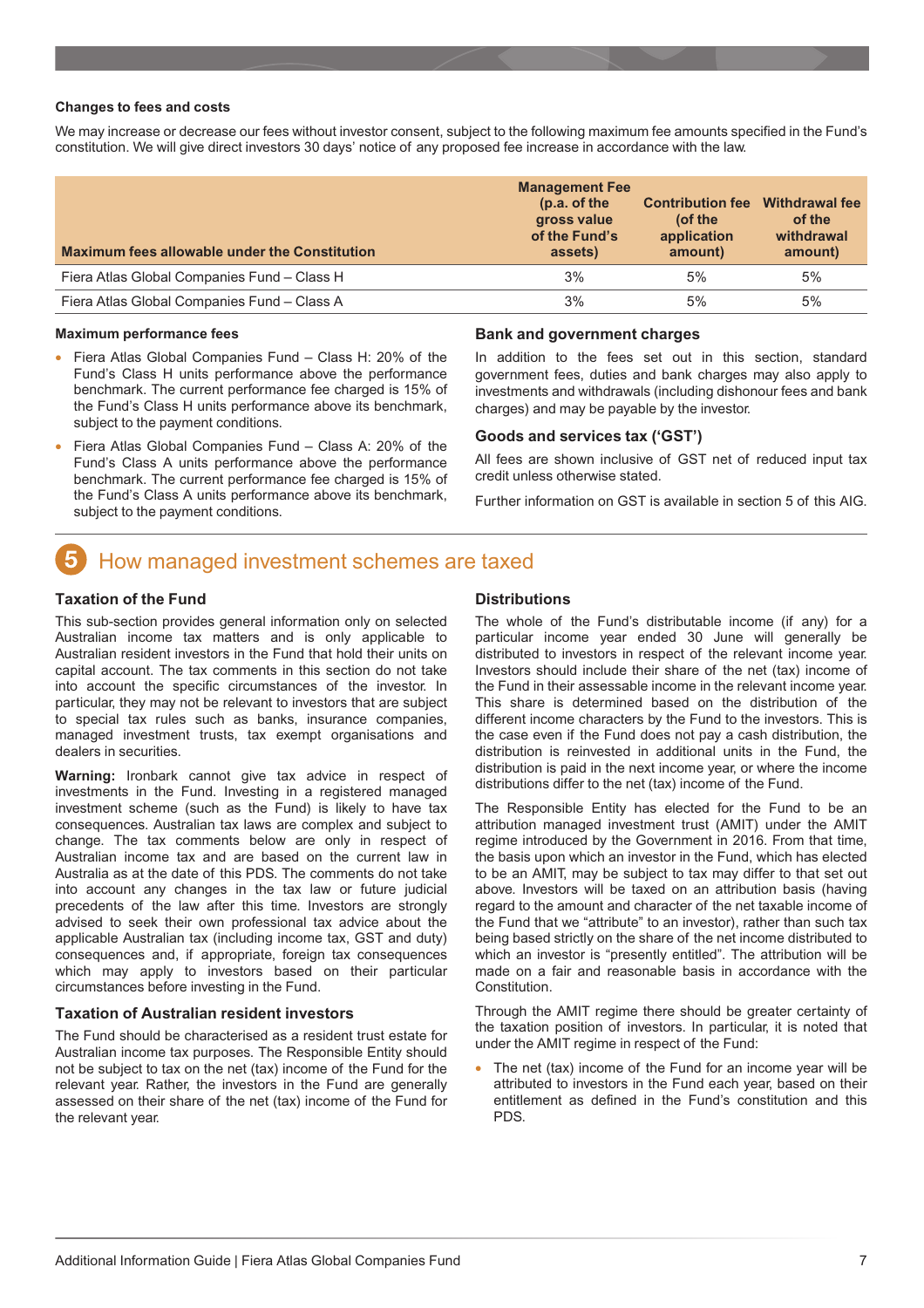- The amounts attributed to investors from the Fund each year will be disclosed in an AMIT Member Annual Statement ('AMMA Statement'). This statement will be provided to investors no later than three months after the end of the relevant income year.
- The amounts attributed to investors from the Fund as disclosed in the AMMA Statement should be taken into account in the taxable income calculation of investors for the relevant year of income.
- The amounts attributed to investors from the Fund should retain the character they had in the Fund for income tax purposes.
- Investors can rely on specific legislative provisions that allow for an adjustment in calculating the net (tax) income of the Fund for an income year to be applied against the calculation of the net (tax) income of the year that the adjustment is discovered.
- Investors will be subject to a tax cost base adjustment mechanism, which may result in increases or decreases to the tax cost base of units held in the Fund, where there is a difference between the amount distributed by the Fund and the taxable amounts attributed to Investors for an income year. Details of these tax cost base adjustments will be shown in the AMMA Statement.
- Australian withholding tax, if applicable, will be levied on the amounts attributed to a non-resident from the Fund, which may be different to the cash that is actually distributed by the Fund for the year.
- An amount of net (tax) income may be attributed to Investors by the Fund at the time of any withdrawal or cancellation of units in the Fund. This will be based on any entitlement to the Fund's income specified in the Fund's Constitution and this PDS.

In respect of each income year for which investors receive a distribution from the Fund, Ironbark will send an AMMA Statement or a tax statement that will indicate the composition of the distributions the investor has received and the amounts attributed from the Fund, which may include discount capital gains, non-discount capital gains, Australian source interest, dividend and other income, assessable foreign source income, foreign income tax offsets, CGT concession, and other non-assessable amounts.

The capital gains attributed to an investor can be offset by the investor's capital losses arising from other sources. If the capital gains relate to assets held by the Fund for at least 12 months before the disposal and the investor is an individual, trustee or complying superannuation fund, the investor may be entitled to reduce their net capital gain by applying the discount capital gains tax concession, after the application of any capital losses. The concession is 50% for an Australian resident individual or trust, and 33.33% for a complying superannuation fund. In the AMMA Statement or annual tax statement, Ironbark will advise of discountable capital gains attributed to the investor to assist the Investor in calculating their net capital gain for the relevant year.

To the extent that part of a capital gain to which an investor becomes entitled is not assessable as a result of the discount capital gains tax concession, no adjustment to the cost base of their units will be required.

You may receive other non-assessable distributions from the Fund. Such distributions should reduce the tax cost base of the units of the investor in the Fund on which the distribution is

made. Further, where the tax cost base is reduced to nil, the amount by which the non-assessable component exceeds the tax cost base of the unit will be regarded as a discountable capital gain made by the investor that holds the unit.

In the case where the Fund makes a loss for tax purposes for a particular income year ended 30 June, the Fund cannot distribute the tax loss to investors. However, subject to the Fund satisfying the relevant loss utilisation rules, the loss may be carried forward and applied by the Fund against its income in future income years.

#### **Foreign income tax offset**

Where the Fund pays foreign tax (such as withholding taxes) in respect of income or gains from a foreign investment, an investor may be entitled to receive a foreign income tax offset ('FITO'). Investors will usually include the foreign income and the FITO in their assessable income and may be eligible for a tax offset. The amount of any foreign income and FITO will be detailed in the AMMA Statement or annual tax statement provided to an investor.

The imposition of tax by a foreign jurisdiction will depend on the country in which the asset is located and income is sourced and the terms of any international tax agreement that exists between that country and Australia, if any. These considerations may affect an investor's entitlement to a FITO.

The ability of an investor to claim a tax offset for the FITO attributed to them from the Fund will depend on their overall tax position. If in doubt, investors should consult their tax adviser in relation to their FITO entitlement for a given year.

#### **Controlled foreign company income**

The Controlled Foreign Company ('CFC') rules can attribute income to the Fund that has been derived however not distributed by a foreign company where, in broad terms, the Fund together with its associates control the foreign company. It is unlikely for these rules to apply on the basis that the Fund should not control any foreign company.

#### **Disposal or withdrawal of units**

The disposal or withdrawal by an investor of any unit in the Fund may give rise to a capital gain or capital loss that is included in the net capital gain calculation of that investor for the relevant income year. Australian income tax may be payable on any net capital gain that is made for the relevant income year. A capital gain would be made where the capital proceeds from the disposal or withdrawal exceeds the cost base of the relevant unit. A capital loss would be made from the disposal or withdrawal where the capital proceeds from the disposal or withdrawal of the unit are less than the reduced cost base of the unit.

In order to determine their capital gain or capital loss position from the disposal or withdrawal of any unit, investors will need to adjust the tax cost base of their units in the Fund for any AMIT cost base adjustments that have been advised in the investor's AMMA statements received over the duration of their holding plus any non-assessable components distributed from the Fund before the Fund became an AMIT (where relevant). Note, a discount may be available for certain investors in calculating their net capital gain. Such a discount is available on capital gains made on units in the Fund (after the application of capital losses) where the units have been held for at least 12 months. The discount is 50% for Australian resident individuals and trusts, and 33.33% for complying superannuation funds.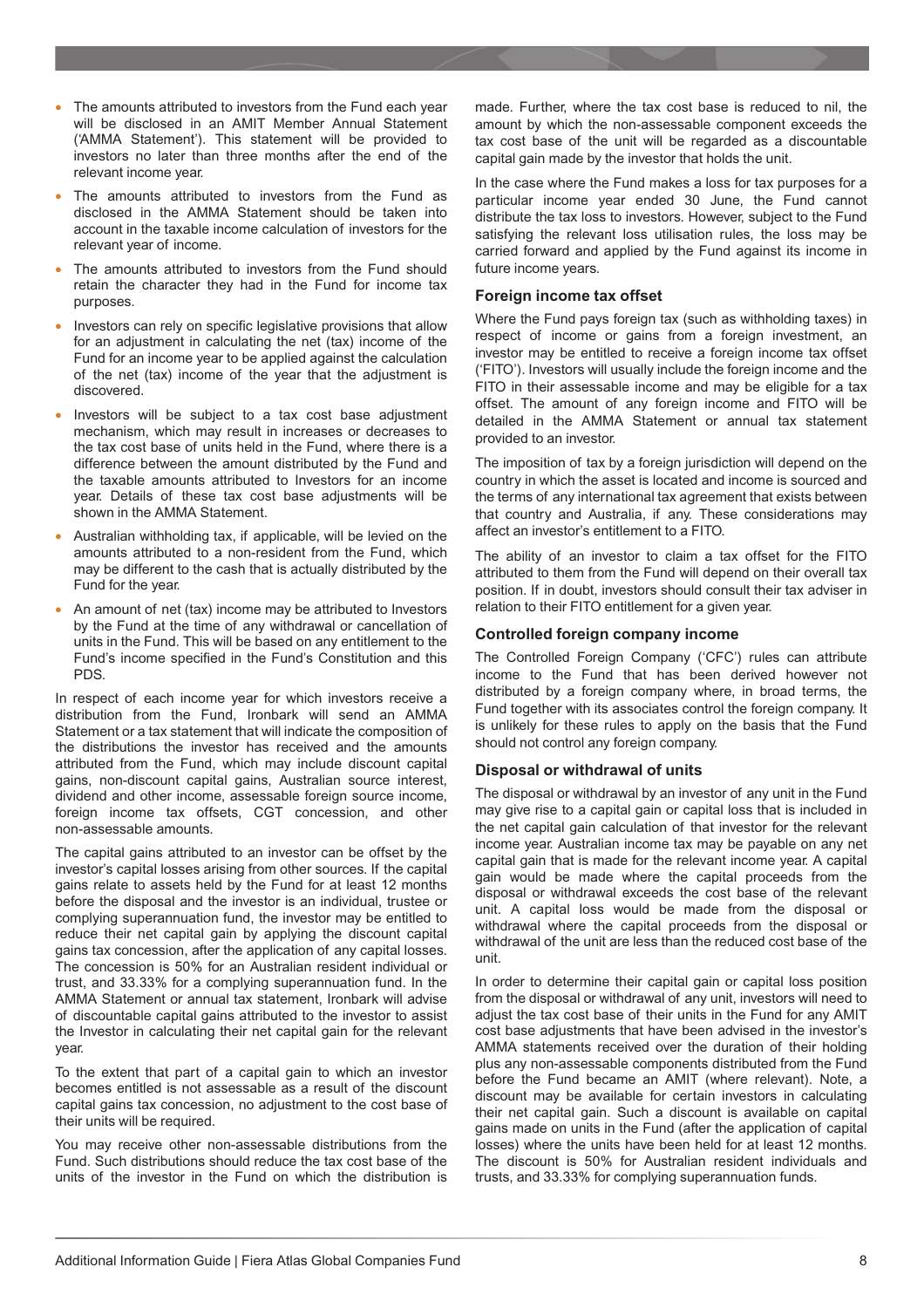#### <span id="page-8-0"></span>**Taxation of non-resident investors**

If you are not an Australian resident for tax purposes, or if you provide us with an address outside Australia, tax may be withheld from some Australian sourced taxable components of distributions that are made or attributed by the Fund to non-residents. The rate of withholding tax is dependent on the character of the distribution. If the nature of the distribution is regarded as Australian sourced interest, the withholding tax rate will be 10%. If the distribution is regarded as an unfranked Australian dividend, not declared to be conduit foreign income, the withholding tax rate will be 30% (subject to any lower rate available under a relevant double tax treaty). If the Fund is a withholding managed investment trust and the distribution is a fund payment, the withholding tax rate will be 15% if the investor is resident in an exchange of information country, or otherwise 30%. Any non-assessable distributions made by the Fund should not be subject to Australian withholding tax. You may be subject to the tax laws in your country of residence and should obtain professional tax advice before investing in the Fund.

#### **GST**

GST will apply to most expenses of the Fund. All stated fees and expenses are quoted on a GST inclusive basis less any reduced input tax credits available to the Fund. Generally, the Fund cannot claim full input tax credits for GST incurred on expenses, however the Fund may be entitled to reduced input tax credits of 55% to 75% of any GST paid in respect of some of these expenses.

#### **Tax file number ('TFN') declaration**

On your application form you may provide us with your TFN or advise us in writing of your TFN exemption. Alternatively, if you are investing in the Fund in the course or furtherance of an enterprise, you may quote an Australian Business Number ('ABN').

It is not compulsory for you to quote a TFN, exemption or ABN, however if you do not we are required by law to deduct tax from any taxable income distribution payable to you at the highest marginal tax rate plus Medicare Levy and any other applicable Government charges. We are authorised to collect TFNs under tax law. For more information about TFNs, please contact the Australian Taxation Office ('ATO').

#### **US tax law requirements**

The Fund is a Reporting Financial Institution under the Inter-Governmental Agreement between the Australian and US governments in relation to the Foreign Account Tax Compliance Act ('FATCA'), a United States tax law that imposes certain due diligence and reporting obligations on foreign (non-US) financial institutions and other financial intermediaries, including the Fund, to prevent tax evasion by US citizens and US tax residents ('US Persons') through the use of non-US domiciled investments or accounts.

To comply with the requirements under this Act, we will collect certain additional information from investors and will be required to disclose such information to the ATO. The ATO will share information reported to it by Reporting Financial Institutions with the US Internal Revenue Service.

For further information in relation to how our due diligence and reporting obligations may affect you, please consult your tax adviser.

#### **Common reporting standard**

The Fund is a Reporting Financial Institution under the Tax Laws Amendment (Implementation of the Common Reporting Standard) Act 2016 that implemented the OECD Common Reporting Standard ('CRS') in Australia, requiring Reporting Financial Institutions in Australia to report to the ATO details of their foreign investors from participating jurisdictions (other countries that have implemented CRS).

To comply with CRS, we are required to collect information from you to identify if you are a tax resident of any other jurisdiction(s). For non-individual accounts, we are also required to identify the entity type and whether any controlling persons are foreign tax residents. Processing of applications or withdrawals will be delayed or refused if you do not provide the required information when requested. Penalties can apply if investors provide false information.

The ATO will share information reported to it by Reporting Financial Institutions to tax authorities of jurisdictions that have signed the CRS Competent Authority Agreement.

For further information in relation to how our due diligence and reporting obligations may affect you, please consult your tax adviser.

#### 6 Additional information for New Zealand investors

This offer to New Zealand investors is a regulated offer made under Australian and New Zealand law. In Australia, this is Chapter 8 of the Corporations Act 2001 (Aust) and regulations made under that Act. In New Zealand, this is subpart 6 of Part 9 of the Financial Markets Conduct Act 2013 and Part 9 of the Financial Markets Conduct Regulations 2014.

#### **Regulation**

This offer and the content of the offer document are principally governed by Australian rather than New Zealand law. In the main, the Corporations Act 2001 (Aust) and the regulations made under that Act set out how the offer must be made.

There are differences in how financial products are regulated under Australian law. For example, the disclosure of fees for managed investment schemes is different under the Australian regime.

The rights, remedies, and compensation arrangements available to New Zealand investors in Australian financial products may differ from the rights, remedies, and compensation arrangements for New Zealand financial products.

Both the Australian and New Zealand financial markets' regulators have enforcement responsibilities in relation to this offer. If you need to make a complaint about this offer, please contact the Financial Markets Authority, New Zealand (http://www.fma.govt.nz). The Australian and New Zealand regulators will work together to settle your complaint.

The taxation treatment of Australian financial products is not the same as for New Zealand financial products.

If you are uncertain about whether this investment is appropriate for you, you should seek the advice of a financial advice provider.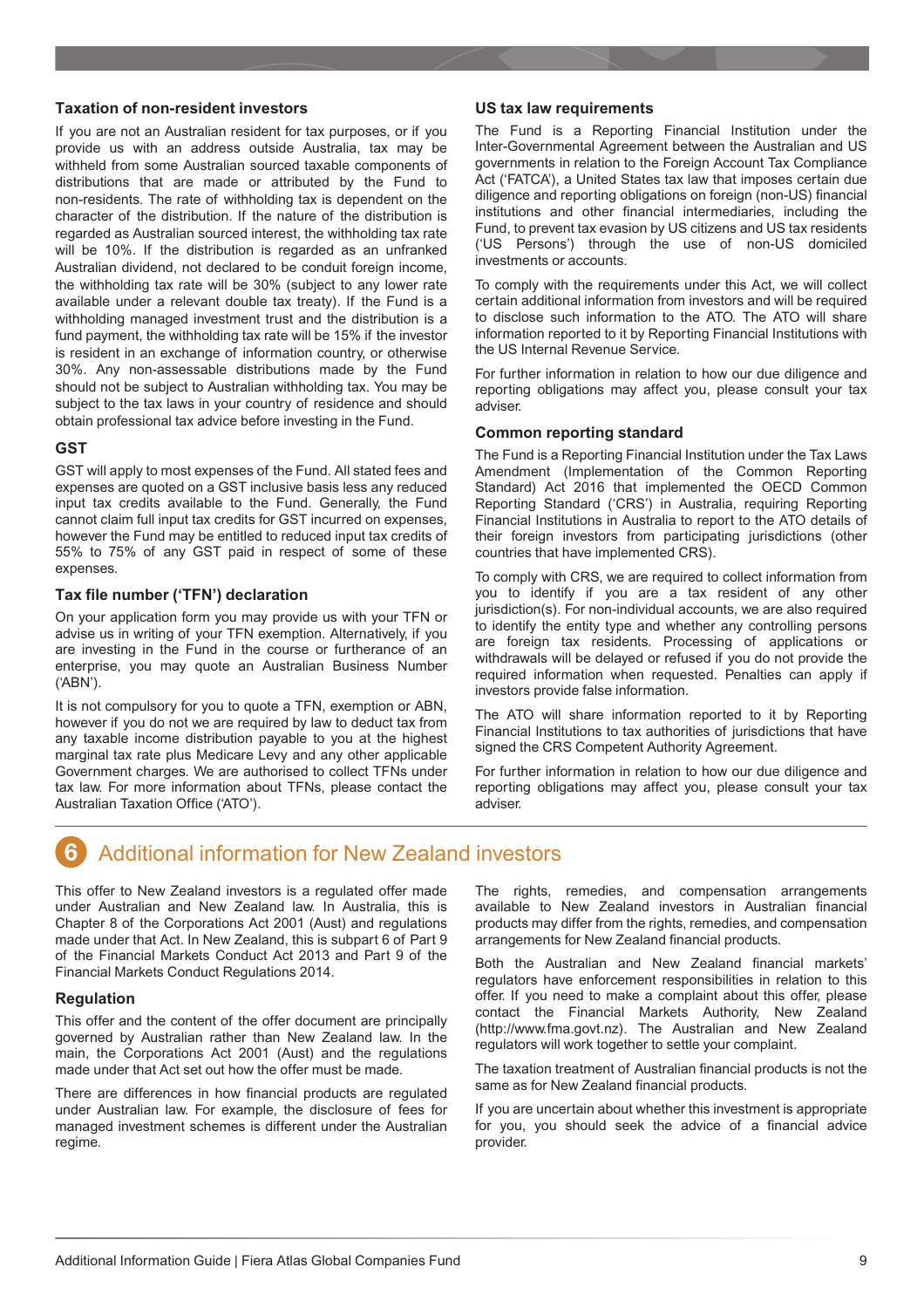#### <span id="page-9-0"></span>**Currency exchange risk**

The offer may involve a currency exchange risk. The currency for this financial product is not New Zealand dollars. The value of the financial products will go up or down according to changes in the exchange rate between that currency and New Zealand dollars. These changes may be significant.

If you expect the financial products to pay any amounts in a currency that is not New Zealand dollars, you may incur fees in having the funds credited to a bank account in New Zealand in New Zealand dollars.

## Other important information

#### **The Constitution**

The Fund is governed by the Constitution that sets out how the Fund must operate, and together with this PDS, the Corporations Act and other laws, regulates the Responsible Entity's legal relationship with investors. If you invest in the Fund, you agree to be bound by the terms of this PDS and the Constitution. A copy of the Constitution will be made available on request by contacting Ironbark. Please consider these documents before investing in the Fund.

We may amend the Constitution from time to time in accordance with the provisions in the Constitution and the Corporations Act.

#### **Different classes of units**

Under the Constitution, we may create new classes of units from time to time and we may also close a class of units on prior notice to investors.

#### **Potential conflicts of interest**

Ironbark, and our various service providers may from time to time act as issuer, investment manager, custodian, registrar, broker, administrator, investment adviser, distributor or dealer, or be otherwise involved in other ways, in relation to other managed investments established by us that have similar objectives to those of the Fund.

The appointment of these service providers may result in the appointment of a related entity to provide services or perform functions in relation to the Fund, including acting as our delegate. We may also enter into financial or other transactions with related entities in relation to the assets of the Fund and may sell or purchase assets from, a related entity. It is possible that appointments may have potential conflicts of interest with the Fund in the course of business.

Should we face conflicts in respect of our duties in relation to the Fund, related funds and our own interests we have policies and procedures in place to manage these appropriately. We will resolve such conflict fairly and reasonably and in accordance with the law, ASIC policy and our policies at all times, and have regard in such event to our obligations to investors.

#### **Corporate governance framework**

The Board of the Responsible Entity is committed to achieving effective compliance with all applicable laws, regulations and industry codes.

The Responsible Entity's compliance objectives are:

- to comply with the requirements of the law, regulatory requirements (e.g. Corporations Act and ASIC Regulatory Guides);
- to proactively identify compliance issues impacting on its business operations and establish compliance procedures and protocols to effectively and efficiently address these compliance issues;
- to monitor those procedures in place to ensure that compliance is maintained and that adequate reporting procedures exist to resolve any issues that may arise; and

#### **Dispute resolution process**

The dispute resolution process described in this offer document is available only in Australia and is not available in New Zealand.

• to ensure that all its representatives are kept up-to-date with developments in compliance requirements impacting on business operations and respond to them in a systematic and timely manner.

#### **Standard risk measure ('SRM')**

The SRM has been developed by the Association of Superannuation Funds of Australia ('ASFA') and the Financial Services Council ('FSC') at the request of Australian Prudential Regulation Authority ('APRA').

The purpose of the SRM is to disclose the level of risk using a standard measure. It allows members to compare investments both within and between managed investment schemes based on the likely number of negative annual returns over any twenty year period.

As shown in the table below, a risk band of 1 would suggest that the investment is the least risky investment, and a risk band of 7 suggests a very risky investment.

| <b>Risk</b><br>band | <b>Risk label</b> | <b>Estimated number of negative</b><br>returns over any 20 year period |
|---------------------|-------------------|------------------------------------------------------------------------|
| 1                   | Very Low          | Less than 0.5                                                          |
| $\mathcal{P}$       | Low               | $0.5$ to less than 1                                                   |
| 3                   | Low to Medium     | 1 to less than 2                                                       |
| 4                   | Medium            | 2 to less than 3                                                       |
| 5                   | Medium to High    | 3 to less than 4                                                       |
| 6                   | High              | 4 to less than 6                                                       |
|                     | Very High         | 6 or greater                                                           |

#### **Disclosure**

Material information in relation to the Fund, including continuous disclosure notices, is uploaded on the website at www.ironbarkam.com.

You may also obtain a copy of the most recent annual financial report from the website or free of charge by contacting Ironbark.

If the Fund is a disclosing entity, the Fund is subject to regular reporting and disclosure obligations. Investors can obtain a copy<br>of the following documents from the website of the following documents from the website www.ironbarkam.com:

- the most recent annual financial report lodged with ASIC by the Fund;
- any half yearly financial report lodged with ASIC after the lodgement of that annual financial report but before the date of this PDS; and
- any continuous disclosure notices lodged with ASIC by the Fund after that annual financial report but before the date of this PDS.

Copies of documents lodged with ASIC in relation to the Fund may be obtained from ASIC.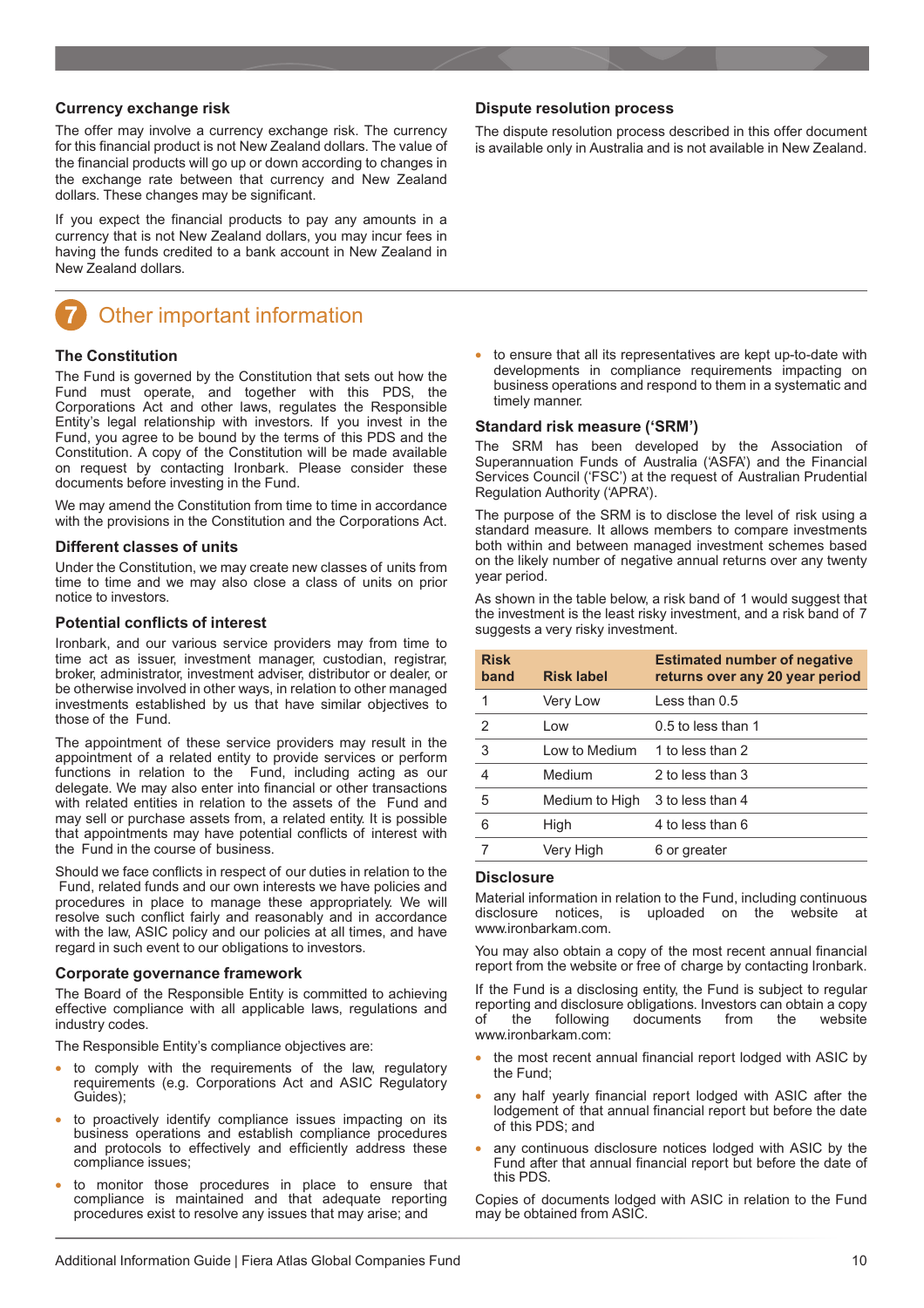#### <span id="page-10-0"></span>**Keeping you informed**

We will make the following statements available to all investors of the Fund:

- a transaction confirmation statement, showing a change in your holdings, provided when a transaction occurs or on request;
- distribution statements, issued only when the Fund has distributed during the period;
- annual tax statement for each period ended 30 June, issued only when the Fund has distributed during the period; and
- a confirmation of holdings statement for each period ended 30 June.

The following statements will be available to all investors of the Fund online at www.ironbarkam.com:

- the Fund's half-yearly financial account (if applicable);
- the Fund's annual audited accounts for the most recent period ended 30 June; and
- monthly investment reports providing updates on the Fund.

#### **Anti-money laundering and counter terrorism financing ('AML/CTF')**

Australia's AML/CTF laws require the Responsible Entity to adopt and maintain an Anti-Money Laundering and Counter Terrorism Financing program. A fundamental part of the AML/CTF program is that we collect and verify certain information about investors in the Fund.

To meet this legal requirement, we need to collect certain identification information and documentation ('Know Your Clients ('KYC') Documents') from new investors. Existing investors may also be asked to provide KYC Documents as part of a re-identification process to comply with the AML/CTF laws. Processing of applications or withdrawals will be delayed or refused if investors do not provide the KYC Documents when requested.

Under the AML/CTF laws, the Responsible Entity may be required to submit reports to AUSTRAC. This may include the disclosure of your personal information. We may not be able to tell you when this occurs and, as a result, AUSTRAC may require us to deny you (on a temporary or permanent basis) access to your investment. This could result in loss of the capital invested, or you may experience significant delays when you wish to transact on your investment.

The Responsible Entity is not liable for any loss you may suffer because of compliance with the AML/CTF laws.

#### **Your privacy – privacy collection notice**

When you provide instructions to us or our service providers or delegates, we and our service providers or delegates will be collecting personal information about you. This information is needed to facilitate, administer and manage your investment, and to comply with Australian taxation laws and other laws and regulations. Otherwise, your application may not be processed or we and our service providers or delegates will not be able to administer or manage your investment.

The information that you provide may be disclosed to certain organisations or bodies situated in Australia or overseas, including service providers or business associates who provide services and financing in connection with our products and services and business functions and activities that may include:

- the ATO, AUSTRAC and other government or regulatory bodies;
- your broker, financial adviser or adviser dealer group, their service providers and any joint holder of an investment;
- organisations involved in providing, administering and managing the Fund, the administrator, custodian, auditors, or those that provide mailing or printing services; and
- those where you have consented to the disclosure and as required by law.

Currently, Ironbark does not disclose any privacy information to parties outside Australia but this may be subject to change.

Ironbark may from time to time provide you with direct marketing and/or educational material about products and services Ironbark believes may be of interest to you.

Should you not wish to receive this information from Ironbark (including by email or electronic communication), you have the right to "opt out" by advising Ironbark by telephoning 1800 034 402, or alternatively by contacting Ironbark at client.services@ironbarkam.com.

Subject to some exceptions allowed by law, you can ask for access to your personal information. We will give you reasons if we deny you access to this information. The Ironbark Privacy Policy outlines how you can request to access and seek the correction of your personal information. The Ironbark Privacy Policy is available at www.ironbarkam.com and can be obtained by contacting Ironbark's Privacy Officer on 1800 034 402, or alternatively by contacting us via email at client.services@ironbarkam.com.

Ironbark's Privacy Policy contains information about how you can make a complaint if you think Ironbark has breached your privacy and how Ironbark will deal with your complaint.

You should refer to the Ironbark Privacy Policy for more detail about the personal information that Ironbark collects and how Ironbark collects, uses and discloses your personal information.

#### **Conditions for use of the fax transaction facility**

By completing the additional investment form or a withdrawal request, you agree to be bound by the following conditions if you give the Unit Registry a notice by fax:

- you acknowledge that there is a risk that fraudulent fax requests may be made by a third party;
- you agree that neither of Ironbark, its officers, employees or agents, are responsible for any fraudulently completed communications and that none of Ironbark, its officers, employees or agents will compensate you for any losses arising from such communications; and
- you release and indemnify Ironbark, its officers, employees and agents against any liabilities whatsoever arising from Ironbark, its officers, employees or agents acting on faxed communications from, or purporting to be from you.

# **Glossary**

| <b>ASIC</b>             | Australian Securities and Investments Commission.                                                                                                                                           |  |
|-------------------------|---------------------------------------------------------------------------------------------------------------------------------------------------------------------------------------------|--|
| <b>Application Form</b> | the application form accompanying the PDS.                                                                                                                                                  |  |
| <b>Business Day</b>     | a day other than a Saturday or Sunday or public holiday on which banks are open for business generally in<br>NSW.                                                                           |  |
| <b>Constitution</b>     | the constitution of the Fund, which describes the rights and responsibilities of both investors and<br>Responsible Entity in relation to the Fund and the beneficial interest of investors. |  |
| <b>Corporations Act</b> | Corporations Act 2001 (Cth)                                                                                                                                                                 |  |